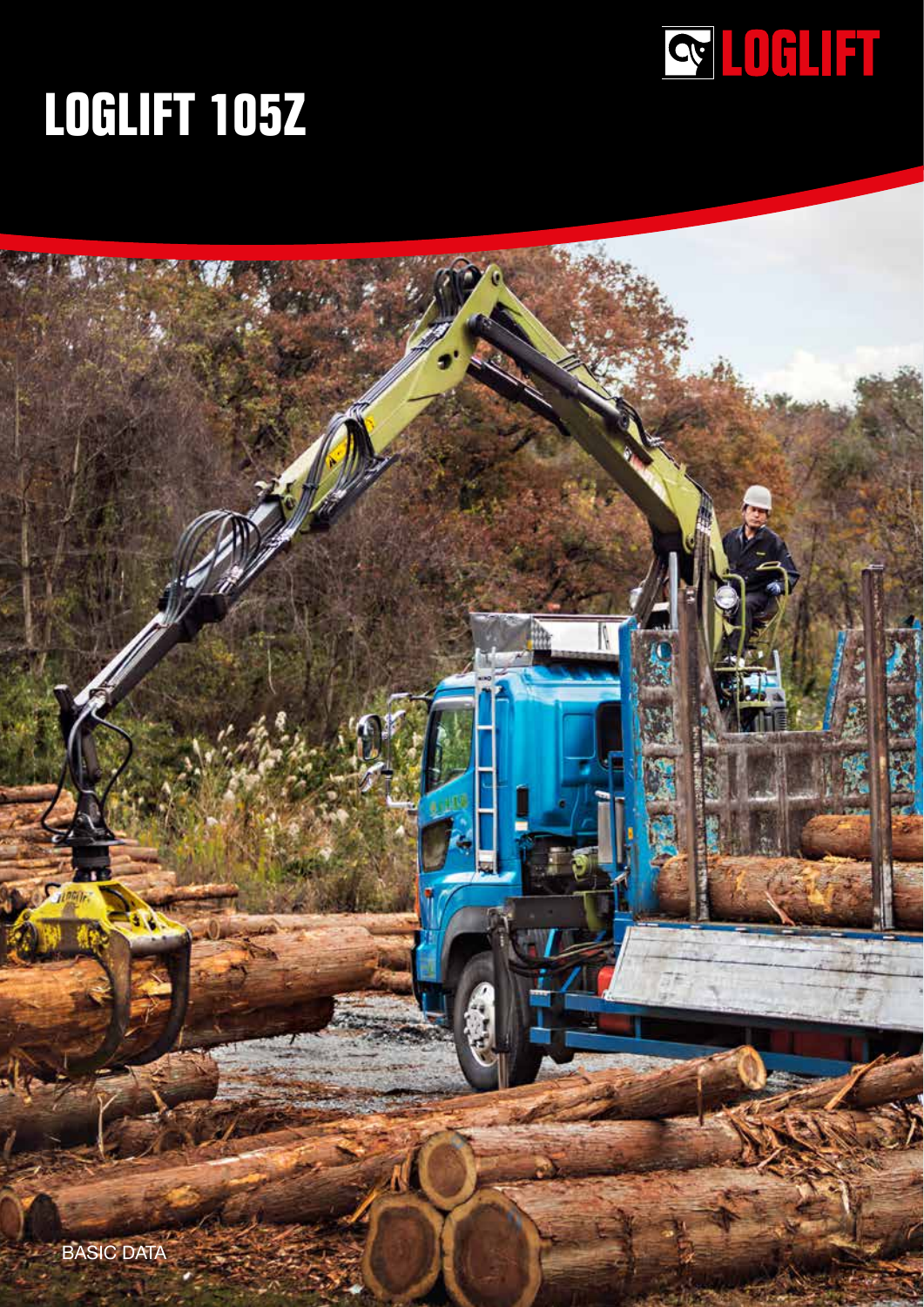

## **LOGLIFT 105Z BASIC DATA**

| Technical data                                          | F105Z75                                                                      | F105Z77                                                                      | F105Z 87                                                                                     | F105Z 89                                                                                     |  |
|---------------------------------------------------------|------------------------------------------------------------------------------|------------------------------------------------------------------------------|----------------------------------------------------------------------------------------------|----------------------------------------------------------------------------------------------|--|
| Max. lifting capacity (kNm)                             | 105                                                                          | 105                                                                          | 100                                                                                          | 100                                                                                          |  |
| Hydraulic outreach* (m)                                 | 7.6                                                                          | 7.8                                                                          | 8.8                                                                                          | 9.0                                                                                          |  |
| Number of extensions                                    |                                                                              |                                                                              | 2                                                                                            | 2                                                                                            |  |
| Outreach - lifting capacity, standard (m - kg)          | $3.0 - 2750$<br>$4.0 - 2280$<br>$5.0 - 2020$<br>$6.0 - 1760$<br>$7.0 - 1480$ | $3.0 - 2750$<br>$4.0 - 2260$<br>$5.0 - 1980$<br>$6.0 - 1740$<br>$7.0 - 1480$ | $3.0 - 2600$<br>$4.0 - 2180$<br>$5.0 - 1940$<br>$6.0 - 1680$<br>$7.0 - 1400$<br>$8.0 - 1180$ | $3.0 - 2600$<br>$4.0 - 2160$<br>$5.0 - 1900$<br>$6.0 - 1660$<br>$7.0 - 1400$<br>$8.0 - 1180$ |  |
| Slewing system                                          | Single                                                                       |                                                                              |                                                                                              |                                                                                              |  |
| Slewing angle (°)                                       |                                                                              | 415                                                                          |                                                                                              |                                                                                              |  |
| Slewing torque, gross (kNm)                             | 25                                                                           |                                                                              |                                                                                              |                                                                                              |  |
| Max. working pressure (MPa)                             | 23                                                                           |                                                                              |                                                                                              |                                                                                              |  |
| Recommended oil flow – fixed pump (I/min), 1-pump       | 70-90                                                                        |                                                                              |                                                                                              |                                                                                              |  |
| Recommended oil flow – fixed pump (I/min), 2-pump       | $2 \times 60 - 80$                                                           |                                                                              |                                                                                              |                                                                                              |  |
| Weight - High seat crane with standard stabilizer (kg)* | 1940                                                                         | 1960                                                                         | 2060                                                                                         | 2070                                                                                         |  |

For more information, please visit us at **www.hiab.c** 



\* Weight with fixed pump system, oil weight included

| Model |      | $1-0$ min $1-0$ max | $1 - 1$ | $1 - 2$ | $1 - 3$ | 1-4  | 1-5. | 1-6.                    |
|-------|------|---------------------|---------|---------|---------|------|------|-------------------------|
| 75    | 5880 | 7550                | 2950    | 2930    | 1670    | 2864 | 2234 | $\varnothing$ 40, B=184 |
| 77    | 6080 | 7750                | 3150    | 2930    | 1670    | 2858 | 2234 | $\varnothing$ 40, B=184 |
| 87    | 5850 | 8650                | 2950    | 2900    | 2800    | 2864 | 2160 | $\varnothing$ 40. B=184 |
| 89    | 6050 | 8850                | 3150    | 2900    | 2800    | 2858 | 2161 | $\varnothing$ 40, B=184 |

Side view